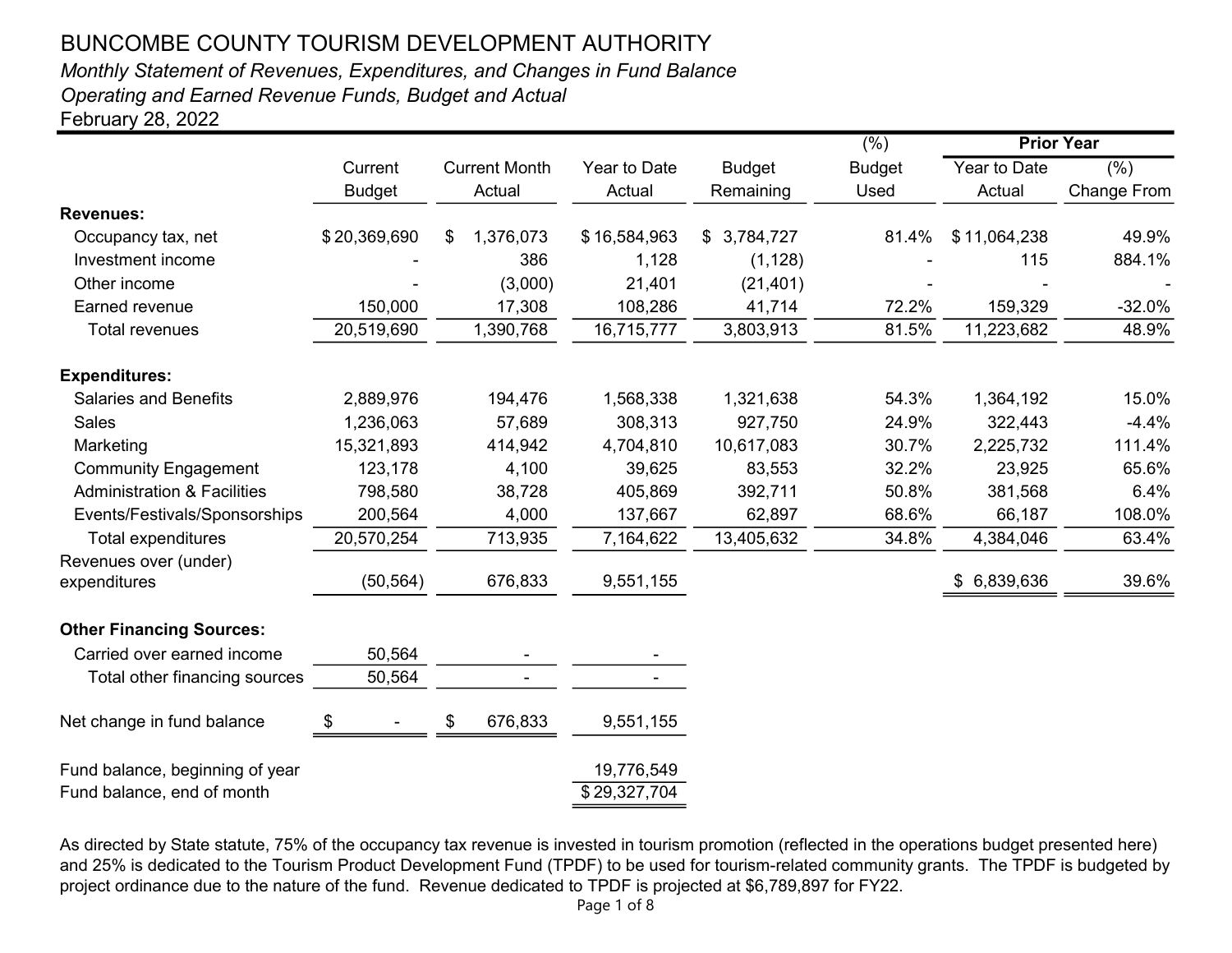#### BUNCOMBE COUNTY TOURISM DEVELOPMENT AUTHORITY Monthly Revenue Summary

#### February 28, 2022

|                      |                          | <b>Product Development Fund</b> |                          |     |                          |       |                         |                          |         |                          |    |             |        |                          |               |        |  |
|----------------------|--------------------------|---------------------------------|--------------------------|-----|--------------------------|-------|-------------------------|--------------------------|---------|--------------------------|----|-------------|--------|--------------------------|---------------|--------|--|
|                      |                          | By Month                        |                          |     |                          |       | Cumulative Year-to-Date |                          |         |                          |    | By Month    |        | Cumulative Year-to-Date  |               |        |  |
|                      | Current                  | Prior                           | (%)                      |     | Current                  | Prior |                         | (%)                      | Current |                          |    | Prior       | (%)    | Current                  | Prior         | (%)    |  |
| Month of room sales: | Year                     | Year                            | $(\%)$                   |     | Year                     |       | Year                    | Change                   |         | Year                     |    | Year        | Change | Year                     | Year          | Change |  |
| July                 | \$2,807,310              | 390,343<br>ß.                   | 102%                     | \$  | 2,807,310                | \$    | 1,390,343               | 102%                     | \$      | 935,770                  | \$ | 463,448     | 102%   | 935,770<br>ß.            | 463,448<br>\$ | 102%   |  |
| August               | 2.327.847                | 1,576,516                       | 48%                      |     | 5,135,157                |       | 2,966,859               | 73%                      |         | 775,949                  | \$ | 525,505     | 48%    | 1,711,719                | 988,953       | 73%    |  |
| September            | 2,282,494                | 1,598,161                       | 43%                      |     | 7,417,651                |       | 4,565,021               | 62%                      |         | 760,831                  | \$ | 532,720     | 43%    | 2,472,550                | 1,521,674     | 62%    |  |
| October              | 3,095,441                | 2,329,272                       | 33%                      |     | 10.513,092               |       | 6,894,292               | 52%                      |         | 1,031,814                | \$ | 776,424     | 33%    | 3,504,364                | 2,298,097     | 52%    |  |
| November             | 2,532,306                | 1,557,487                       | 63%                      |     | 13,045,398               |       | 8,451,779               | 54%                      |         | 844,102                  | \$ | 519,162     | 63%    | 4,348,466                | 2,817,260     | 54%    |  |
| December             | 2,163,491                | 1,517,197                       | 43%                      |     | 15,208,889               |       | 9,968,976               | 53%                      |         | 721,164                  | \$ | 505,732     | 43%    | 5,069,630                | 3,322,992     | 53%    |  |
| January              | 1,376,073                | 1,095,262                       | 26%                      |     | 16,584,963               |       | 11.064.238              | 50%                      |         | 458,691                  | \$ | 365.087     | 26%    | 5,528,321                | 3,688,079     | 50%    |  |
| February             | $\overline{\phantom{0}}$ | 1,044,459                       | $\overline{\phantom{a}}$ |     | $\overline{\phantom{a}}$ |       | 12,108,697              | $\blacksquare$           |         | $\overline{\phantom{0}}$ | \$ | 348,153     | -      | $\overline{\phantom{a}}$ | 4,036,232     |        |  |
| March                | -                        | 1,559,694                       | $\overline{\phantom{0}}$ |     | $\overline{\phantom{a}}$ |       | 13.668.391              | $\overline{\phantom{0}}$ |         | $\blacksquare$           | \$ | 519,898     | -      | $\overline{\phantom{0}}$ | 4,556,130     |        |  |
| April                | ۰.                       | 1,898,355                       | $\overline{\phantom{0}}$ |     | $\sim$                   |       | 15,566,746              | $\blacksquare$           |         | $\overline{\phantom{0}}$ | \$ | 632,785     | -      | $\overline{\phantom{0}}$ | 5,188,915     |        |  |
| May                  | $\overline{\phantom{0}}$ | 2,119,721                       | ٠                        |     | $\sim$                   |       | 17,686,467              | $\overline{\phantom{0}}$ |         | $\blacksquare$           | \$ | 706,574     | -      | $\overline{\phantom{0}}$ | 5,895,489     |        |  |
| June                 |                          | 2,438,581                       |                          |     | ۰.                       |       | 20,125,048              |                          |         | $\overline{\phantom{0}}$ | \$ | 812,860     |        |                          | 6,708,349     |        |  |
| Total revenues       | \$16,584,963             | \$20,125,048                    |                          | \$. | 16,584,963               |       | \$ 20,125,048           |                          |         | \$5,528,321              |    | \$6,708,349 |        | \$5,528,321              | \$6,708,349   |        |  |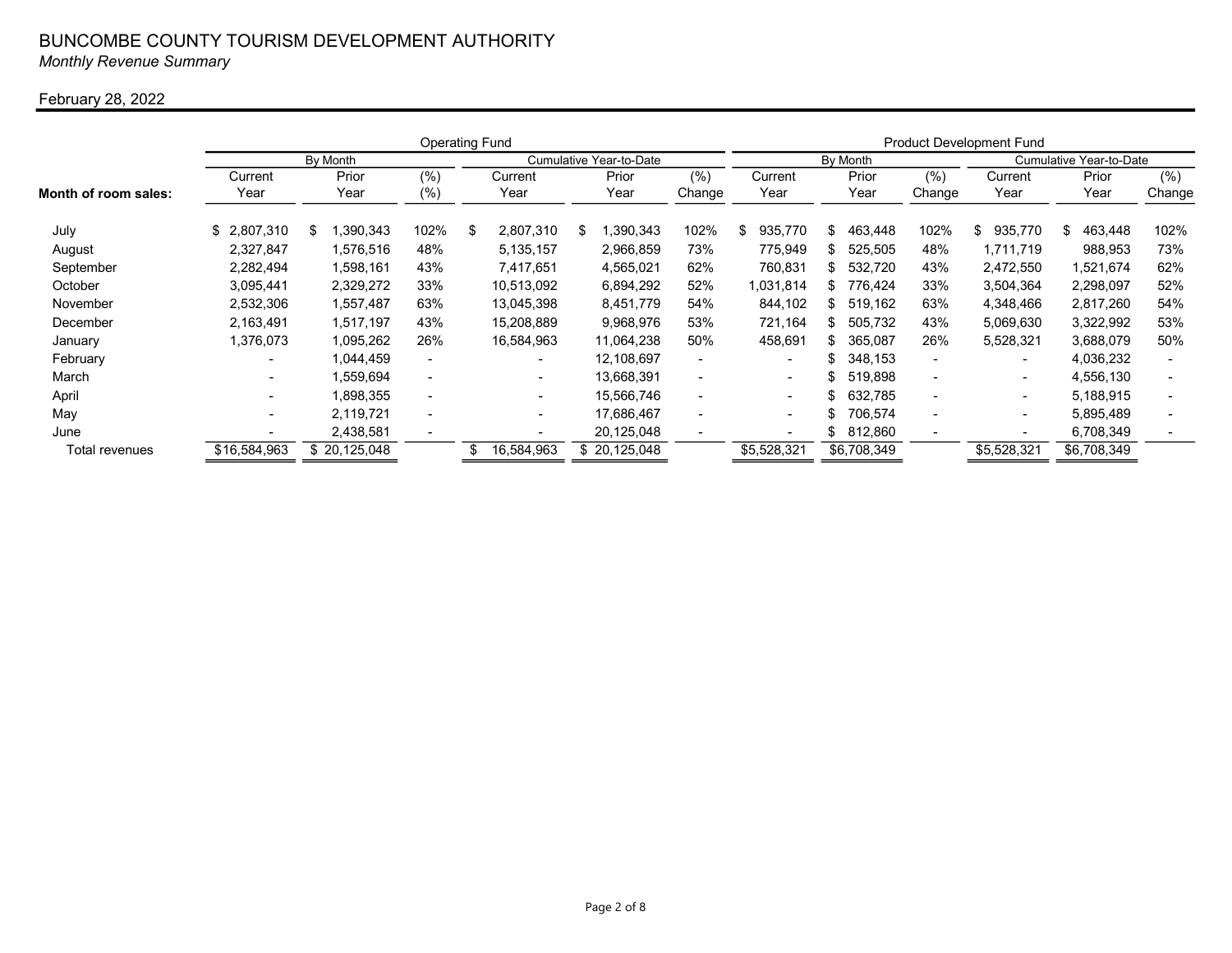Monthly Product Development Fund Summary

### February 28, 2022

|                                                                                    | <b>Budget</b> | Life to Date<br>Actuals   | Remaining<br><b>Budget</b>      | (% )<br><b>Budget Used</b> |
|------------------------------------------------------------------------------------|---------------|---------------------------|---------------------------------|----------------------------|
| <b>Revenues:</b>                                                                   |               |                           |                                 |                            |
| Occupancy Tax<br>Investment Income                                                 | \$18,360,000  | \$28,755,277<br>1,233,322 | \$(10, 395, 277)                | 156.6%<br>0.0%             |
| <b>Total revenues</b>                                                              | 18,360,000    | 29,988,599                | (1, 233, 322)<br>(11, 628, 599) | 163.3%                     |
|                                                                                    |               |                           |                                 |                            |
| <b>Expenditures:</b>                                                               |               |                           |                                 |                            |
| Product development fund projects:                                                 |               |                           |                                 |                            |
| 2012 Montford Park Players (Welcome Facility & Amphitheatre Renovations)           | 125,000       |                           | 125,000                         |                            |
| 2014 City of Asheville (Riverfront Destination Development 1.0)                    | 7,100,000     | 7,100,000                 |                                 | 100.0%                     |
| 2016 Asheville Community Theatre (Theatre Expansion & Renovation)                  | 1,000,000     | 430,000                   | 570,000                         | 43.0%                      |
| 2017 Buncombe County Government (Woodfin Greenway & Blueway)                       | 2,250,000     |                           | 2,250,000                       |                            |
| 2018 Buncombe County Government (Enka Recreation Destination)                      | 6,000,000     |                           | 6,000,000                       |                            |
| 2018 Eagle Market Streets Dev. Corp. (YMI Cultural Center Improvements)            | 800,000       | 42,863                    | 757,137                         | 5.4%                       |
| 2018 River Front Development Group (African-American Heritage Museum at Stephens-L | 100,000       |                           | 100,000                         |                            |
| 2021 African American Heritage Trail                                               | 500,000       | 18,391                    | 481,609                         | 3.7%                       |
| 2021 Wortham Center for the Performing Arts (Air Ionization System)                | 45,000        | 45,000                    |                                 | 100.0%                     |
| Total product development projects                                                 | 17,920,000    | 7,636,254                 | 10,283,746                      | 42.6%                      |
| Product development fund administration                                            | 440,000       | 72,632                    | 367,368                         | 16.5%                      |
| Total product development fund                                                     | \$18,360,000  | 7,708,886<br>\$           | \$10,651,114                    | 42.0%                      |
| <b>Product Development Funds Available for Future Grants</b>                       |               |                           |                                 |                            |
| <b>Total Net Assets</b>                                                            |               | \$22,279,713              |                                 |                            |
| Less: Liabilities/Outstanding Grants                                               |               | (10, 283, 746)            |                                 |                            |
| Less: Unspent Admin Budget (Current Year)                                          |               | (367, 368)                |                                 |                            |
| <b>Current Product Development Amount Available</b>                                |               | \$11,628,599              |                                 |                            |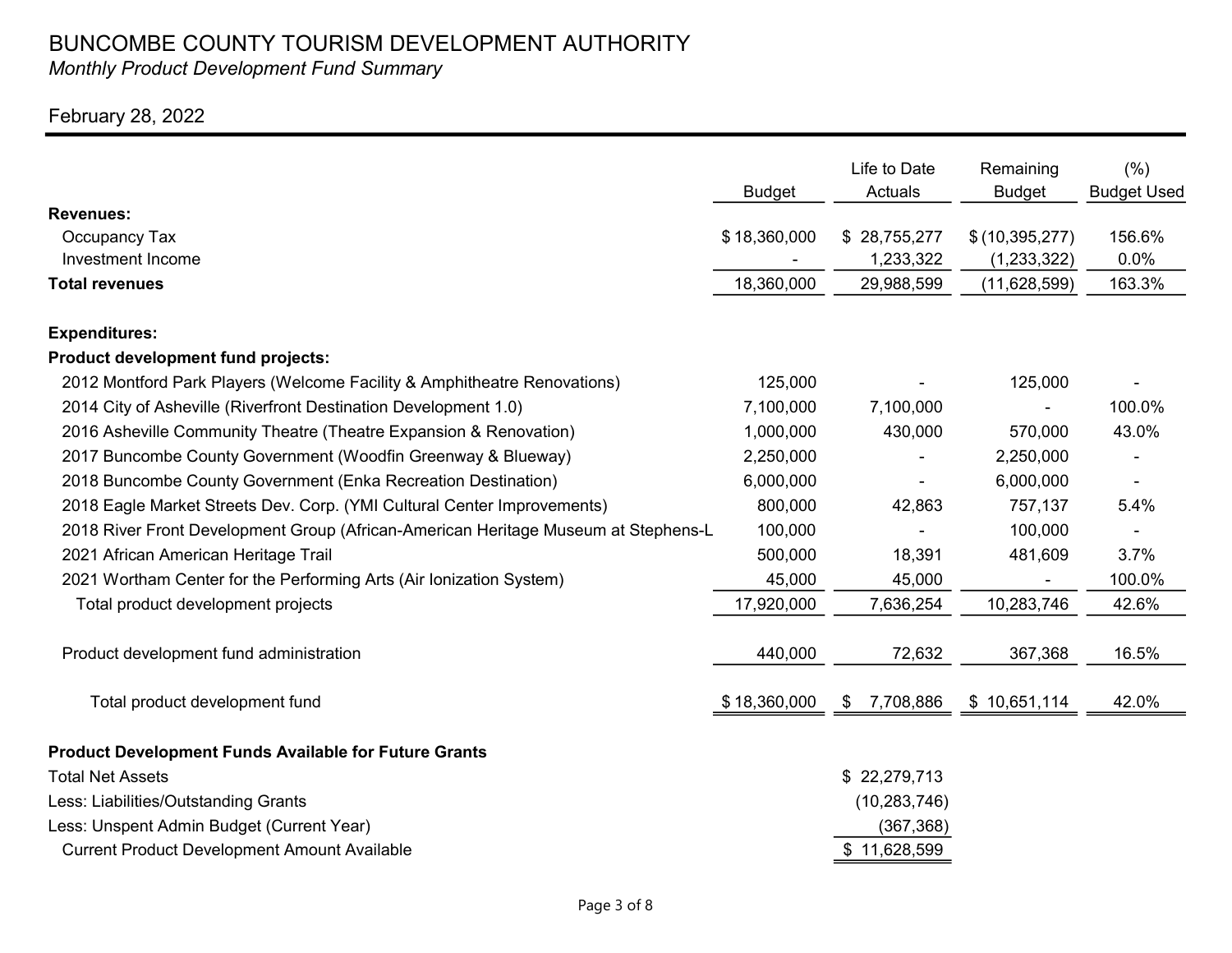### Monthly Balance Sheet Governmental Funds February 28, 2022

|                                         | Operating and    |                                         |                  |
|-----------------------------------------|------------------|-----------------------------------------|------------------|
|                                         | Earned           | Product                                 |                  |
|                                         | Revenue          | Development                             |                  |
|                                         | Funds            | Fund                                    | Total            |
|                                         |                  |                                         |                  |
| <b>Assets:</b>                          |                  |                                         |                  |
| Current assets:                         |                  |                                         |                  |
| Cash and investments                    | 29,511,890<br>\$ | 22,279,713<br>\$                        | 51,791,603<br>\$ |
| <b>Receivables</b>                      |                  |                                         |                  |
| <b>Total current assets</b>             | \$29,511,890     | 22,279,713<br>$\boldsymbol{\mathsf{S}}$ | 51,791,603       |
|                                         |                  |                                         |                  |
| <b>Liabilities:</b>                     |                  |                                         |                  |
| <b>Current liabilities:</b>             |                  |                                         |                  |
| Accounts payable                        | \$<br>25,636     | \$                                      | 25,636<br>\$     |
| Future events payable                   | 158,550          | 10,283,746<br>\$                        | \$<br>10,442,296 |
| <b>Total current liabilities</b>        | 184,186          | \$<br>10,283,746                        | \$<br>10,467,932 |
| <b>Fund Balances:</b>                   |                  |                                         |                  |
|                                         |                  |                                         |                  |
| Restricted for product development fund |                  | 11,995,967                              | 11,995,967       |
| Committed for event support program     | 62,910           |                                         | 62,910           |
| <b>State Required Contingency</b>       | 1,629,575        |                                         | 1,629,575        |
| <b>Designated Contingency</b>           | 10,184,845       |                                         | 10,184,845       |
| Undesignated (cash flow)                | 17,450,374       |                                         | 17,450,374       |
| <b>Total fund balances</b>              | 29,327,704       | 11,995,967                              | 41,323,671       |
| Total liabilities and fund balances     | 29,511,890       | 22,279,713<br>\$                        | 51,791,603<br>\$ |
|                                         |                  |                                         |                  |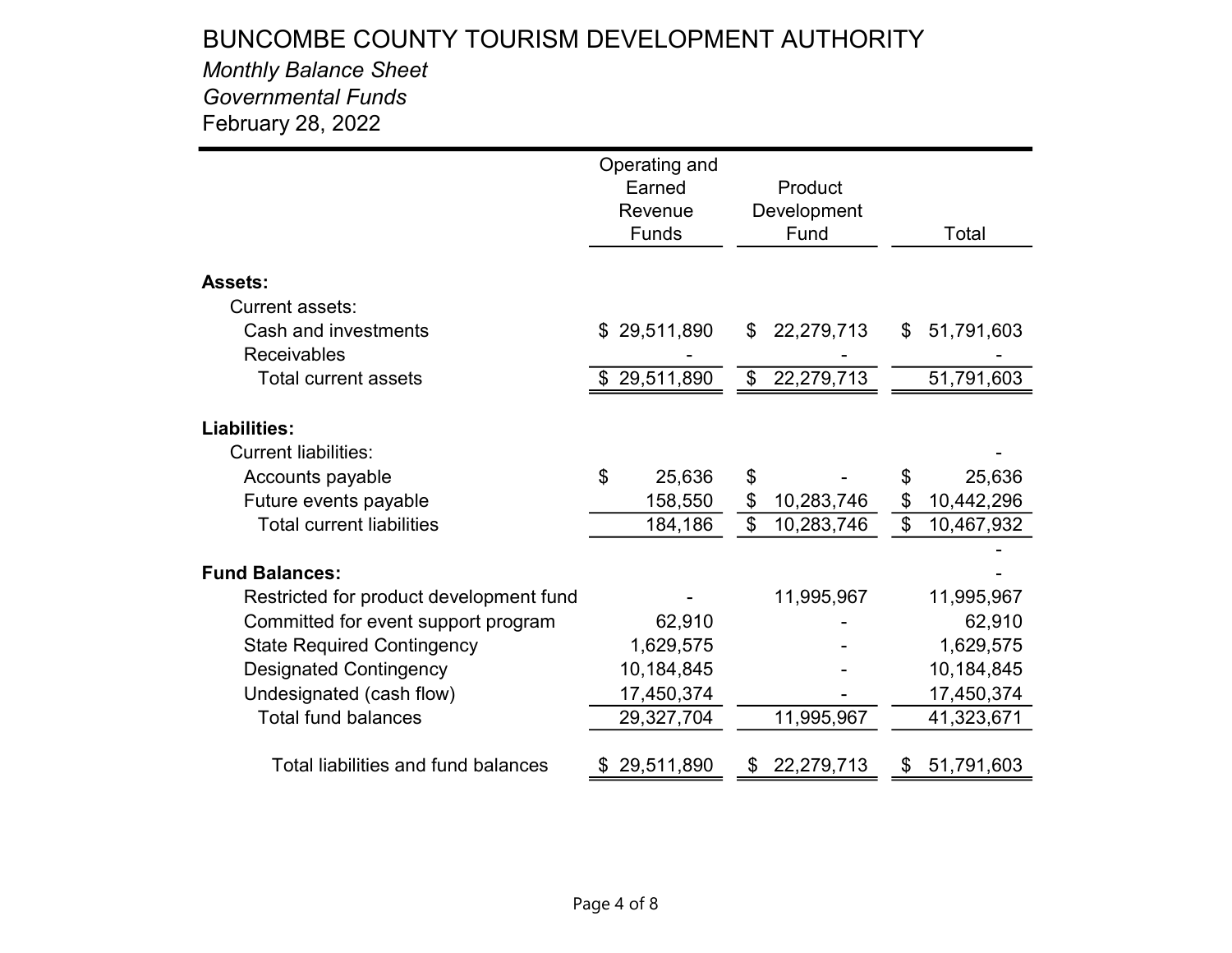#### BUNCOMBE COUNTY TOURISM DEVELOPMENT AUTHORITY Total Lodging Sales Shown by Month of Sale, Year-to-Date

February 28, 2022

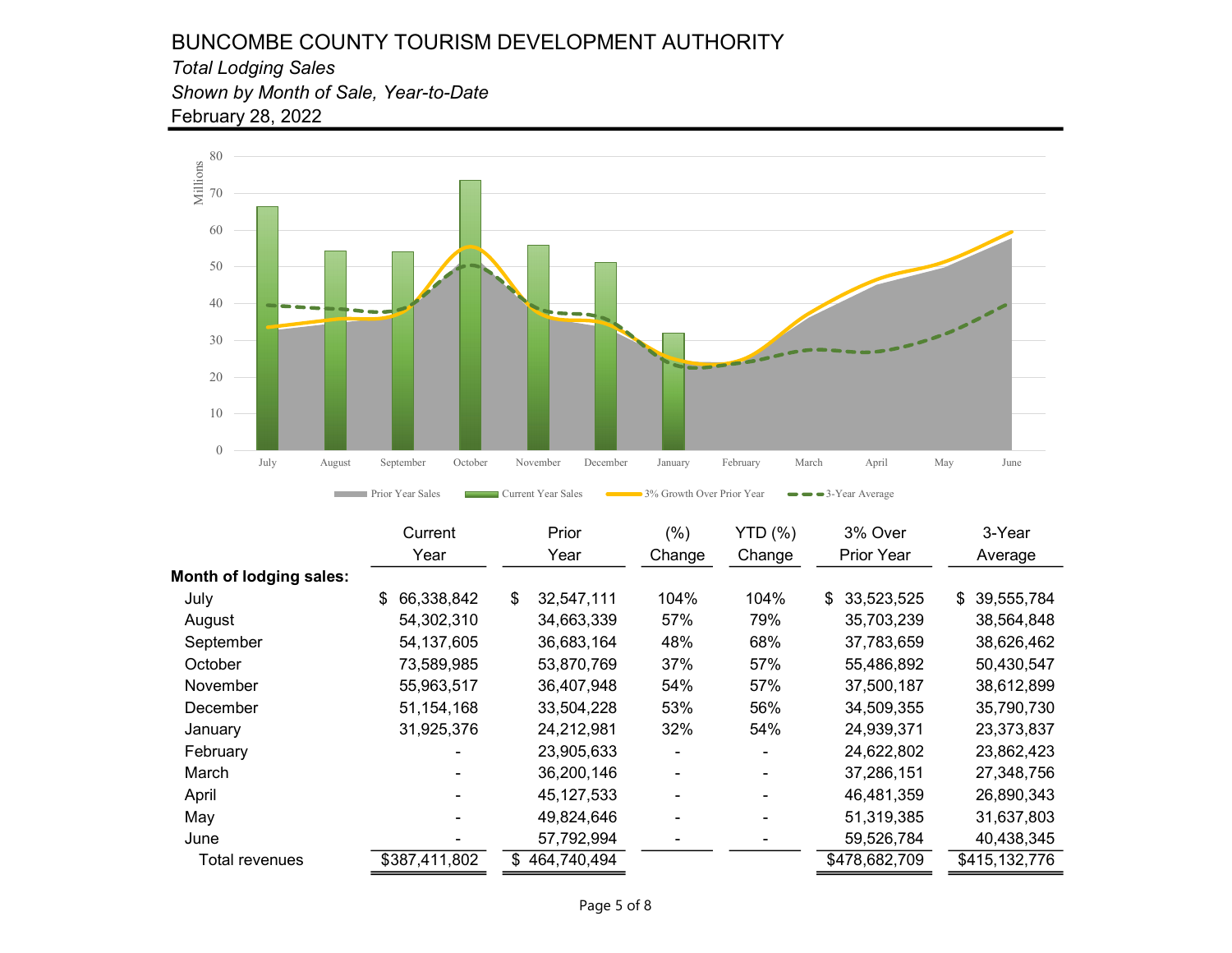February 28, 2022 History of Total Sales by Month Shown by Month of Sale, Year-to-Date



|                         | 2018             |    | 2019        | 2020              | 2021 |              |    | 2022         |
|-------------------------|------------------|----|-------------|-------------------|------|--------------|----|--------------|
| Month of lodging sales: |                  |    |             |                   |      |              |    |              |
| July                    | \$<br>38,602,612 | \$ | 41,734,276  | \$<br>44,385,965  | \$   | 32,547,111   | S. | 66,338,842   |
| August                  | 35,118,463       |    | 39,917,550  | 41,113,655        |      | 34,663,339   |    | 54,302,310   |
| September               | 36,475,819       |    | 39,327,048  | 39,869,174        |      | 36,683,164   |    | 54,137,605   |
| October                 | 43,473,922       |    | 47,272,253  | 50,148,618        |      | 53,870,769   |    | 73,589,985   |
| November                | 33,231,722       |    | 37,240,595  | 42,190,154        |      | 36,407,948   |    | 55,963,517   |
| December                | 33,597,999       |    | 34,272,393  | 39,595,569        |      | 33,504,228   |    | 51, 154, 168 |
| January                 | 17,286,992       |    | 20,347,077  | 25,561,453        |      | 24,212,981   |    | 31,925,376   |
| February                | 19,676,430       |    | 20,985,316  | 26,696,319        |      | 23,905,633   |    |              |
| March                   | 28,406,443       |    | 31,638,002  | 14,208,120        |      | 36,200,146   |    |              |
| April                   | 31,240,963       |    | 33,141,034  | 2,402,461         |      | 45, 127, 533 |    |              |
| May                     | 34,544,014       |    | 38,464,222  | 6,624,541         |      | 49,824,646   |    |              |
| June                    | 39,441,126       |    | 41,413,202  | 22,108,839        |      | 57,792,994   |    |              |
| Total lodging sales     | \$391,096,506    | \$ | 425,752,967 | \$<br>354,904,866 | \$   | 464,740,494  | \$ | 387,411,802  |
|                         |                  |    | Page 6 of 8 |                   |      |              |    |              |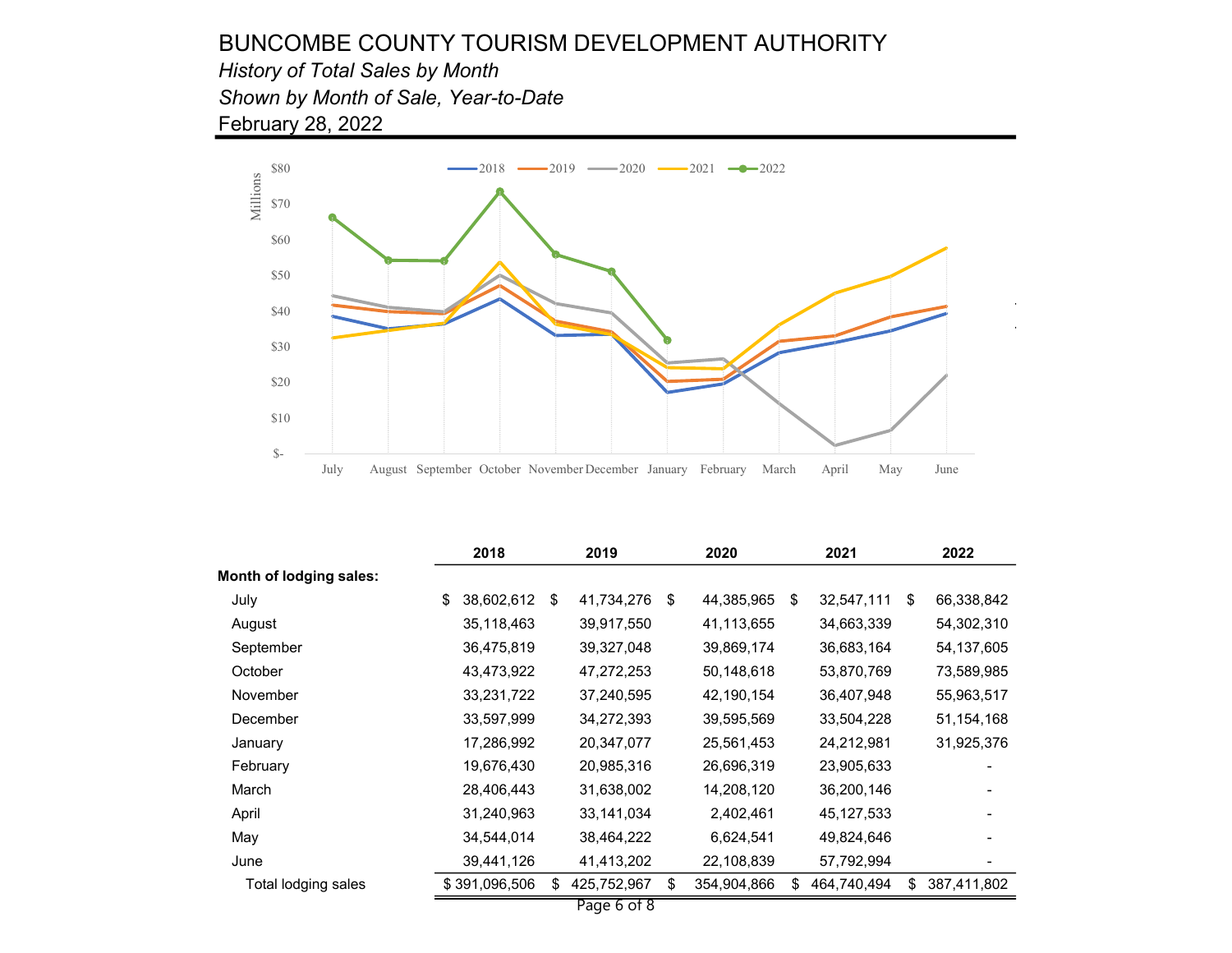#### BUNCOMBE COUNTY TOURISM DEVELOPMENT AUTHORITY Total Lodging Sales by Type Shown by Month of Sale, Year-to-Date February 28, 2022

|                      |                          | <b>Hotel/Motel</b> |                          |                 |                          | <b>Vacation Rentals</b> |          |                 | <b>Bed &amp; Breakfast</b> |              | <b>Grand Totals</b>      |                 |                          |                    |                          |                 |
|----------------------|--------------------------|--------------------|--------------------------|-----------------|--------------------------|-------------------------|----------|-----------------|----------------------------|--------------|--------------------------|-----------------|--------------------------|--------------------|--------------------------|-----------------|
| Month of room sales: | <b>Current Year</b>      | Prior Year         | % Change                 | YTD %<br>Change | <b>Current Year</b>      | Prior Year              | % Change | YTD %<br>Change | <b>Current Year</b>        | Prior Year   | % Change                 | YTD %<br>Change | <b>Current Year</b>      | Prior Year         | % Change                 | YTD %<br>Change |
| July                 | \$41,364,569             | 19,132,318<br>- \$ | 116.2%                   | 116.2%          | 23,292,383<br>-SS        | 12,282,646<br>- SS      | 89.6%    | 89.6%           | .681,890                   | ,132,148     | 48.6%                    | 48.6%           | 66,338,842               | 32,547,111<br>- 35 | 103.8%                   | 103.8%          |
| August               | 33,288,678               | 19,815,648         | 68.0%                    | 91.7%           | 19,599,745               | 13,723,974              | 42.8%    | 64.9%           | 1,413,887                  | 1,123,717    | 25.8%                    | 37.2%           | 54,302,310               | 34,663,339         | 56.7%                    | 79.5%           |
| September            | 34,410,077               | 22,012,507         | 56.3%                    | 78.9%           | 18,288,385               | 13,374,865              | 36.7%    | 55.4%           | 1,439,143                  | 1,295,793    | 11.1%                    | 27.7%           | 54, 137, 605             | 36,683,164         | 47.6%                    | 68.2%           |
| October              | 49,777,745               | 36,464,280         | 36.5%                    | 63.0%           | 21,715,510               | 15,478,848              | 40.3%    | 51.1%           | 2,096,730                  | 1,927,642    | 8.8%                     | 21.0%           | 73,589,985               | 53,870,769         | 36.6%                    | 57.4%           |
| November             | 36,931,580               | 24,630,899         | 49.9%                    | 60.4%           | 17,548,805               | 10,553,316              | 66.3%    | 53.6%           | 1,483,131                  | 1,223,733    | 21.2%                    | 21.1%           | 55,963,517               | 36,407,948         | 53.7%                    | 56.7%           |
| December             | 33,692,782               | 22,871,661         | 47.3%                    | 58.3%           | 16,210,758               | 9,595,156               | 68.9%    | 55.5%           | 1,250,628                  | 1,037,411    | 20.6%                    | 21.0%           | 51, 154, 168             | 33,504,228         | 52.7%                    | 56.1%           |
| January              | 15,401,453               | 12,224,275         | 26.0%                    | 55.8%           | 16,026,733               | 11,501,937              | 39.3%    | 53.4%           | 497,191                    | 486,770      | 2.1%                     | 19.9%           | 31,925,376               | 24,212,981         | 31.9%                    | 53.8%           |
| February             | $\overline{\phantom{a}}$ | 11,683,923         | $\overline{\phantom{a}}$ |                 | ٠                        | 11,724,546              | $\sim$   |                 | $\overline{\phantom{a}}$   | 497,164      | $\overline{\phantom{a}}$ |                 | $\overline{\phantom{0}}$ | 23,905,633         | $\overline{\phantom{a}}$ |                 |
| March                | $\overline{\phantom{a}}$ | 17,985,847         | $\overline{\phantom{a}}$ |                 | ٠                        | 17,425,713              | $\sim$   |                 |                            | 788,586      | $\overline{\phantom{a}}$ |                 | $\sim$                   | 36,200,146         | $\overline{\phantom{a}}$ |                 |
| April                | $\overline{\phantom{a}}$ | 25,959,680         | ٠                        |                 | ٠                        | 17.989.856              | $\sim$   |                 | $\overline{\phantom{0}}$   | 1,177,997    | $\overline{\phantom{a}}$ |                 | $\sim$                   | 45, 127, 533       |                          |                 |
| May                  | $\overline{\phantom{a}}$ | 29,663,713         | $\overline{\phantom{a}}$ |                 | $\overline{\phantom{a}}$ | 18,720,234              | $\sim$   |                 | $\overline{\phantom{0}}$   | 1,440,698    | $\overline{a}$           |                 | $\sim$                   | 49,824,646         |                          |                 |
| June                 | $\overline{\phantom{a}}$ | 35,631,307         | $\sim$                   |                 | $\overline{\phantom{a}}$ | 20,645,736              | $\sim$   |                 | $\overline{\phantom{0}}$   | 1,515,951    | $\overline{a}$           |                 | $\sim$                   | 57,792,994         |                          |                 |
| Total                | \$244,866,884            | \$278,076,058      |                          |                 | \$132,682,319            | \$173,016,827           |          |                 | 9,862,598                  | \$13,647,609 |                          |                 | \$387,411,802            | \$464,740,494      |                          |                 |
|                      |                          |                    |                          |                 |                          |                         |          |                 |                            |              |                          |                 |                          |                    |                          |                 |